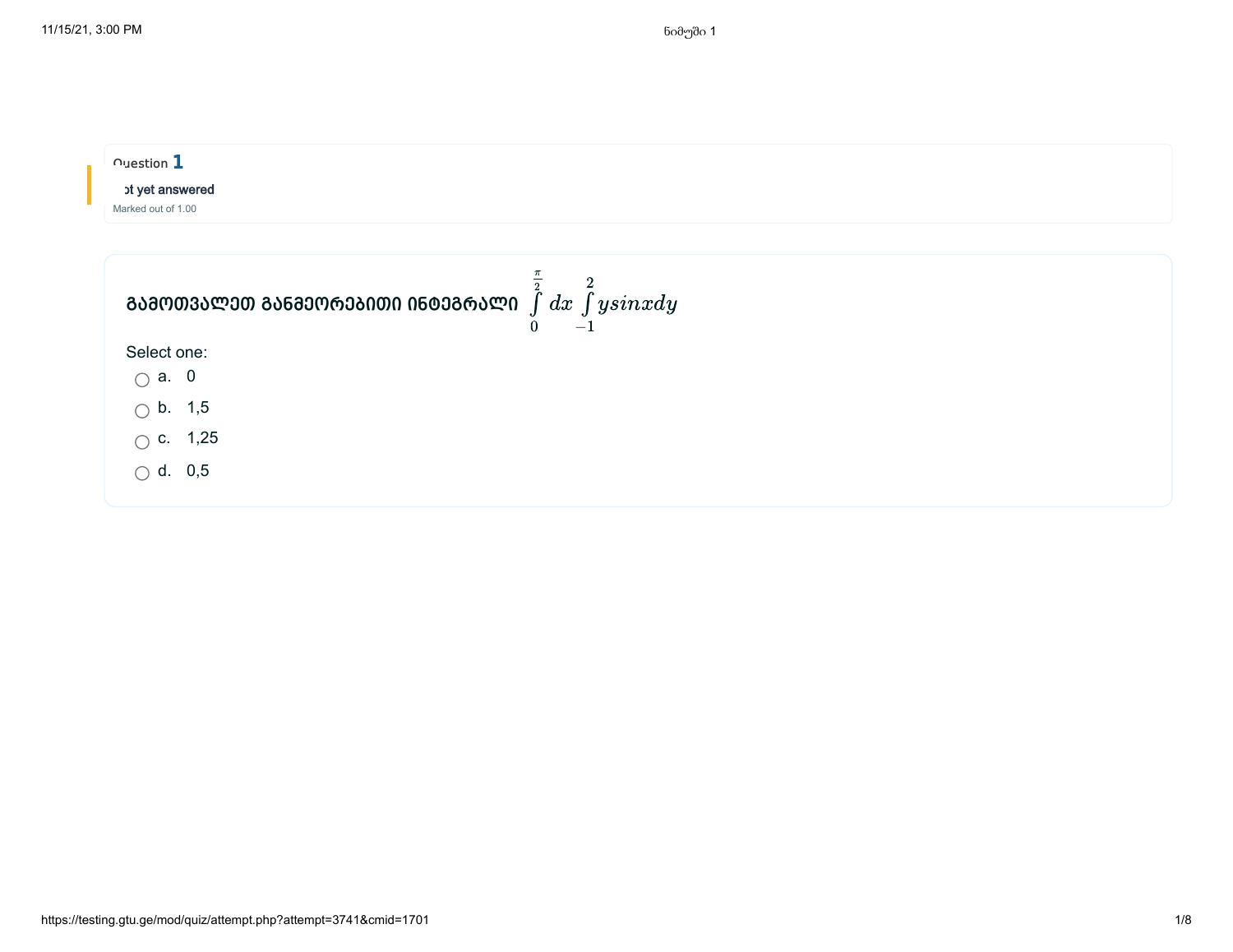Question 2

## Not yet answered

Marked out of 1.00

**30030 000 000 000 000 0 0** 
$$
\int_{0}^{1} dy \int_{0}^{y} f(x, y) dx
$$
\nSelect one:

\nQ a. 
$$
\int_{0}^{x} dx \int_{0}^{x} f(x, y) dy
$$

\nQ b. 
$$
\int_{0}^{1} dx \int_{x}^{1} f(x, y) dy
$$

\nQ c. 
$$
\int_{1}^{2} dx \int_{0}^{x} f(x, y) dy
$$

\nQ d. 
$$
\int_{0}^{1} dx \int_{0}^{2x} f(x, y) dy
$$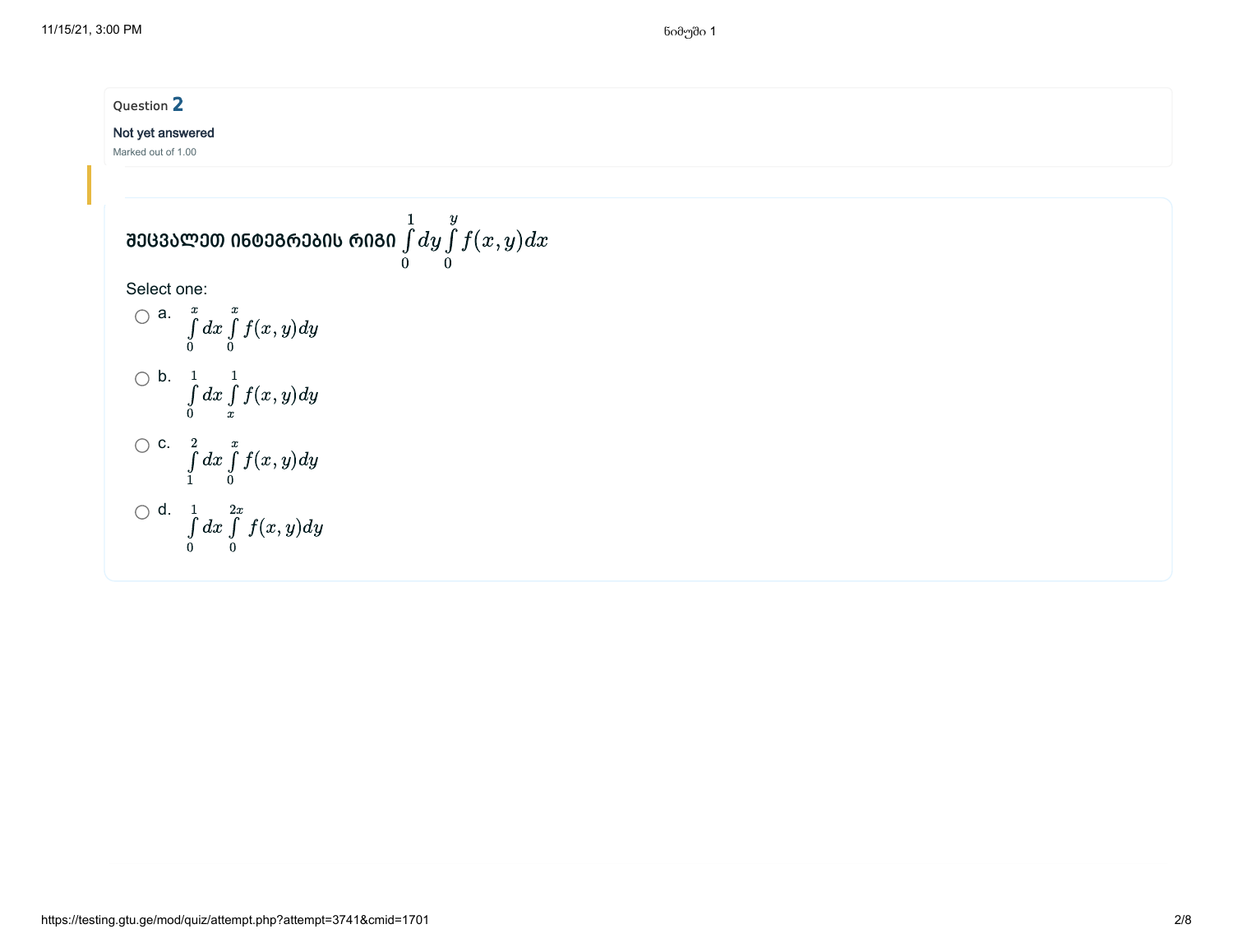| Question 3         |                                                                                                                              |  |  |  |
|--------------------|------------------------------------------------------------------------------------------------------------------------------|--|--|--|
| Not yet answered   |                                                                                                                              |  |  |  |
| Marked out of 1.00 |                                                                                                                              |  |  |  |
|                    |                                                                                                                              |  |  |  |
|                    | ᲒᲐᲛᲝᲗᲕᲐᲚᲔᲗ ᲝᲠᲯᲔᲠᲐᲓᲘ ᲘᲜᲢᲔᲒᲠᲐᲚᲘ $3 \iint\limits_{D} (x^2 + y) dx dy$ , ᲡᲐᲓᲐᲪ $D = \{(x,y); 0 \leq x \leq 1, 0 \leq y \leq 2\}$ |  |  |  |
| Select one:        |                                                                                                                              |  |  |  |
| $\bigcirc$ a. -1   |                                                                                                                              |  |  |  |
| $\bigcirc$ b. 2    |                                                                                                                              |  |  |  |
| $\bigcirc$ c. 2,5  |                                                                                                                              |  |  |  |
| $\bigcap$ d. 8     | Time left 0:59:51                                                                                                            |  |  |  |
|                    |                                                                                                                              |  |  |  |
| Question 4         |                                                                                                                              |  |  |  |
| Not yet answered   |                                                                                                                              |  |  |  |
| Marked out of 1.00 |                                                                                                                              |  |  |  |

ᲞᲝᲚᲐᲠ ᲙᲝᲝᲠᲓᲘᲜᲐᲢᲔᲑᲖᲔ ᲒᲐᲓᲐᲡᲕᲚᲘᲗ ᲒᲐᲛᲝᲗᲕᲐᲚᲔᲗ ᲘᲜᲢᲔᲒᲠᲐᲚᲘ  $\frac{6}{\pi} \iint\sqrt{x^2+y^2} dx dy$  $\boldsymbol{D}_{\parallel}$  $\sqrt{x^2+y^2}$  $\sqrt{2^2 + a^2}$ 

$$
D = \{(x;y): x^2 + y^2 \le 1\}
$$

Answer: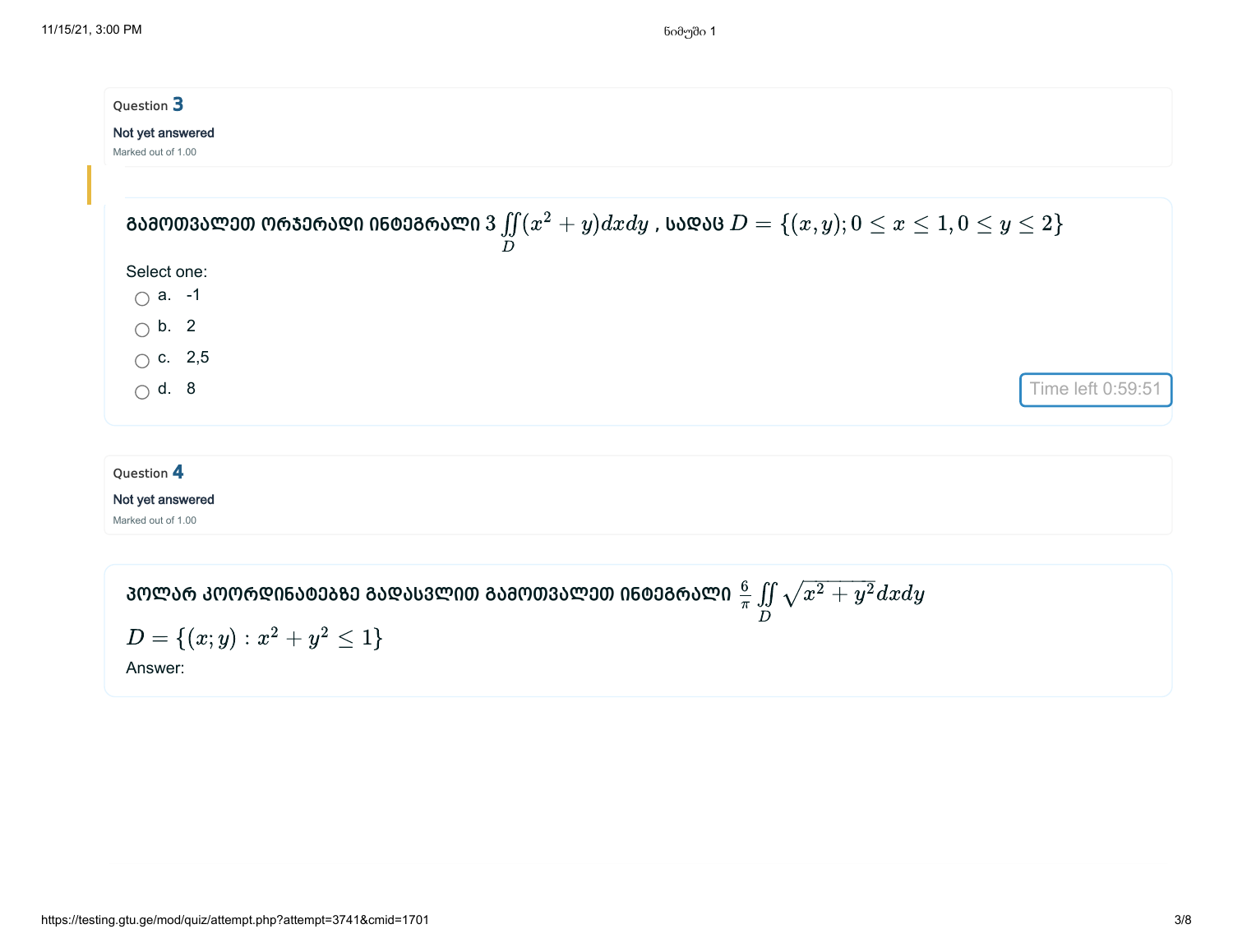## Question 5

#### Not yet answered

Marked out of 1.00

| ᲒᲐᲛᲝᲗᲕᲐᲚᲔᲗ ᲑᲠᲢᲧᲔᲚᲘ ᲤᲘᲒᲣᲠᲘᲡ ᲤᲐᲠᲗᲝᲑᲘ, ᲠᲝᲛᲔᲚᲘᲪ ᲨᲔᲛᲝᲡᲐᲖᲦᲕᲠᲣᲚᲘᲐ ᲬᲘᲠᲔᲑᲘᲗ  y=2x | $v = 4x$ | $x=3$ |
|--------------------------------------------------------------------------|----------|-------|
| Answer:                                                                  |          |       |

Question 6

Not yet answered

Marked out of 1.00

იპოვეთ 6V სადაც V არის მოცემული ზედაპირებით შემოსაზღვრული სხეულის მოცულობა x+y+z=1 x=0  $y=0$   $z=0$ 

Answer: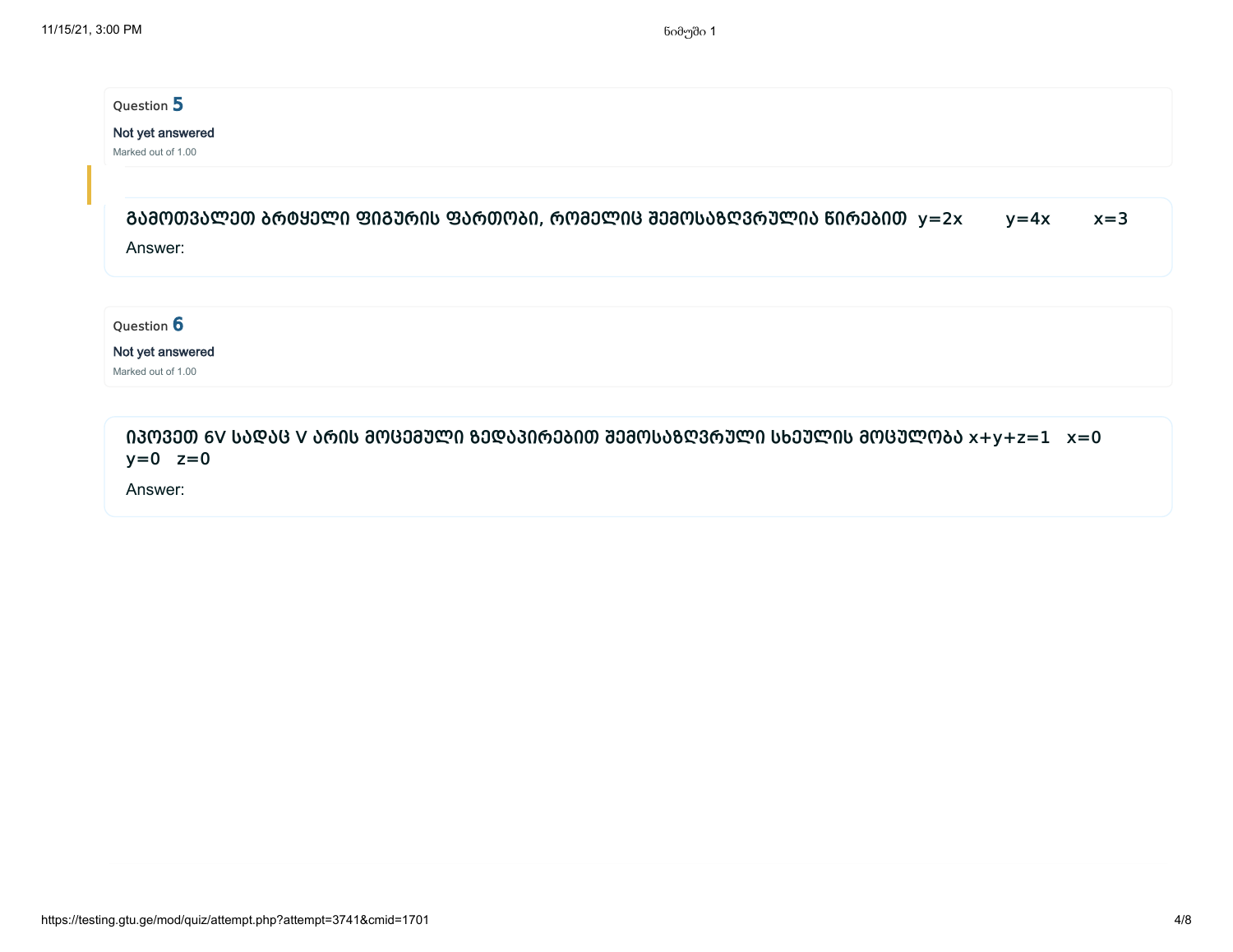| Question 7                     |                                                                                                      |  |  |  |  |
|--------------------------------|------------------------------------------------------------------------------------------------------|--|--|--|--|
| Not yet answered               |                                                                                                      |  |  |  |  |
| Marked out of 1.00             |                                                                                                      |  |  |  |  |
|                                |                                                                                                      |  |  |  |  |
|                                | ᲒᲐᲛᲝᲗᲕᲐᲚᲔᲗ ᲒᲐᲜᲛᲔᲝᲠᲔᲑᲘᲗᲘ ᲘᲜᲢᲔᲒᲠᲐᲚᲘ $\int\limits_0^3 dx \int\limits_0^2 dy \int\limits_0^1 (x+y+z) dz$ |  |  |  |  |
| Select one:                    |                                                                                                      |  |  |  |  |
| $\bigcirc$ a. 21               |                                                                                                      |  |  |  |  |
| $\bigcirc$ b. 18               |                                                                                                      |  |  |  |  |
|                                |                                                                                                      |  |  |  |  |
| $\circ$ c. 8<br>$\circ$ d. 2,5 |                                                                                                      |  |  |  |  |
|                                |                                                                                                      |  |  |  |  |

# Question 8

### Not yet answered

Marked out of 1.00

| ᲒᲐᲛᲝᲗᲕᲐᲚᲔᲗ ᲑᲠᲢᲧᲔᲚᲘ ᲤᲘᲒᲣᲠᲘᲡ ᲤᲐᲠᲗᲝᲑᲘ, ᲠᲝᲛᲔᲚᲘᲪ ᲨᲔᲛᲝᲡᲐᲖᲦᲕᲠᲣᲚᲘᲐ ᲬᲘᲠᲔᲑᲘᲗ 3x+2y-6=0 x=0 y=0 |  |
|--------------------------------------------------------------------------------------|--|
| Select one:                                                                          |  |
| $\bigcirc$ a. 3                                                                      |  |
| $\bigcirc$ b. 1                                                                      |  |
| $\bigcirc$ c. 3,5                                                                    |  |
| $\bigcirc$ d. 7                                                                      |  |
|                                                                                      |  |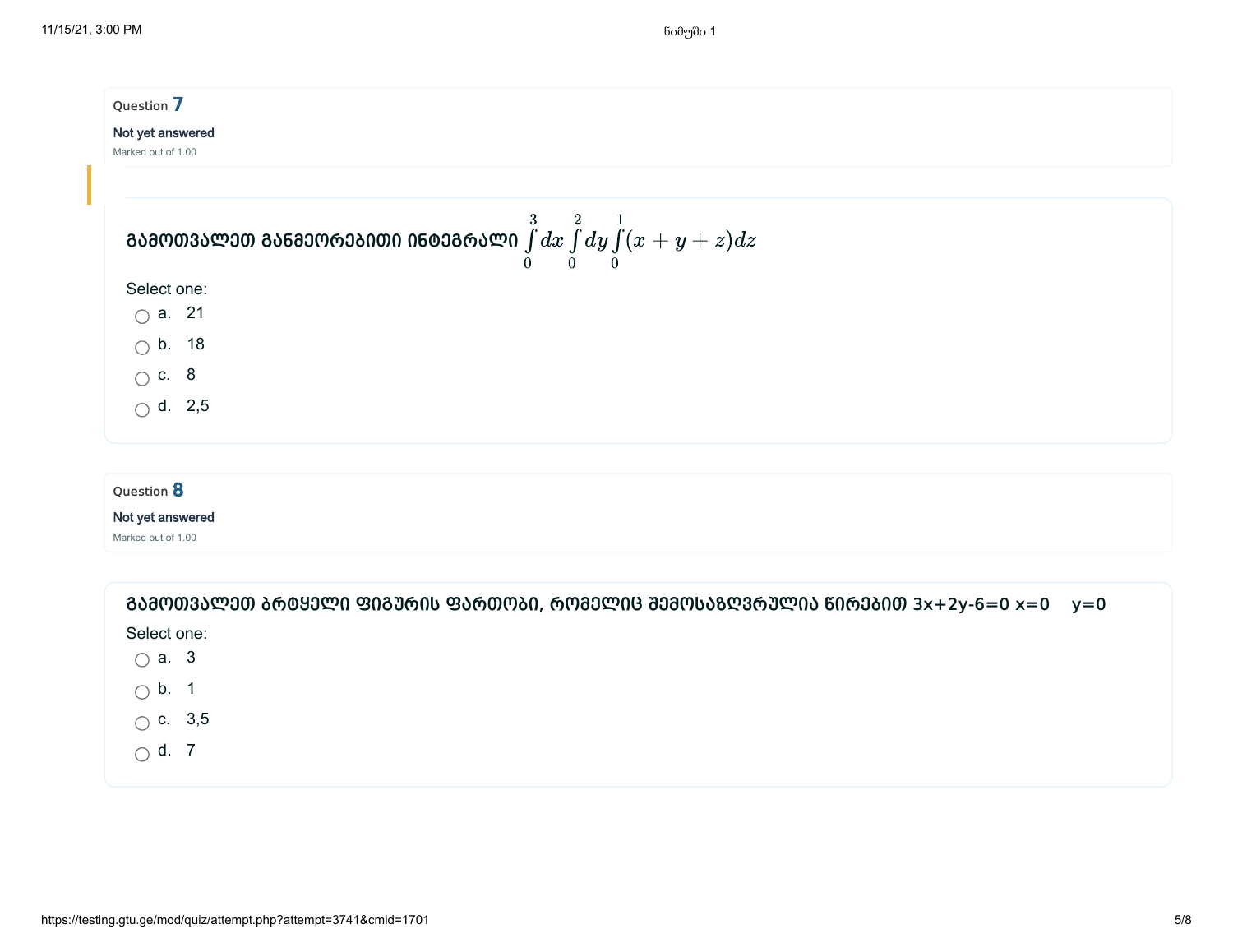| Question 9                                                                                     |                                                                                                                                             |  |  |  |  |
|------------------------------------------------------------------------------------------------|---------------------------------------------------------------------------------------------------------------------------------------------|--|--|--|--|
| Not yet answered<br>Marked out of 1.00                                                         |                                                                                                                                             |  |  |  |  |
|                                                                                                |                                                                                                                                             |  |  |  |  |
|                                                                                                | ᲒᲠᲘᲜᲘᲡ ᲤᲝᲠᲛᲣᲚᲘᲡ ᲒᲐᲛᲝᲧᲔᲜᲔᲑᲘᲗ ᲒᲐᲛᲝᲗᲕᲐᲚᲔᲗ ᲘᲜᲢᲔᲒᲠᲐᲚᲘ $\,\int_L P dx + Q dy\,$ , ᲡᲐᲓᲐᲪ L ᲐᲠᲘᲡ $\Delta ABC$                                       |  |  |  |  |
| ᲠᲝᲛᲔᲚᲘᲪ ᲝᲠᲘᲔᲜᲢᲘᲠᲔᲑᲣᲚᲘᲐ ᲡᲐᲐᲗᲘᲡ ᲘᲡᲠᲘᲡ ᲡᲐᲬᲘᲜᲐᲐᲦᲛᲓᲔᲒᲝᲓ: $6\Big \int_L (x-y)^2 dx-(2x^2+3y)dy\Big $ |                                                                                                                                             |  |  |  |  |
| A(0;0)B(1;0)C(0;1)                                                                             |                                                                                                                                             |  |  |  |  |
| Select one:                                                                                    |                                                                                                                                             |  |  |  |  |
| $\bigcirc$ a. 4                                                                                |                                                                                                                                             |  |  |  |  |
| $\bigcirc$ b. 1                                                                                |                                                                                                                                             |  |  |  |  |
| $\bigcirc$ c. -4                                                                               |                                                                                                                                             |  |  |  |  |
| $\bigcirc$ d. 1,4                                                                              |                                                                                                                                             |  |  |  |  |
| Question 10                                                                                    |                                                                                                                                             |  |  |  |  |
| Not yet answered                                                                               |                                                                                                                                             |  |  |  |  |
| Marked out of 1.00                                                                             |                                                                                                                                             |  |  |  |  |
|                                                                                                | ᲒᲐᲛᲝᲗᲕᲐᲚᲔᲗ ᲝᲠᲯᲔᲠᲐᲓᲘ ᲘᲜᲢᲔᲒᲠᲐᲚᲘ $\frac{1}{\pi^2}\iint\limits_{D}x sinydxdy$ , ᲡᲐᲓᲐᲪ $D=\{(x,y); 0\leq x\leq \pi, 0\leq y\leq \frac{\pi}{2}\}$ |  |  |  |  |
| Select one:                                                                                    |                                                                                                                                             |  |  |  |  |
| $\bigcirc$ a. 4                                                                                |                                                                                                                                             |  |  |  |  |
| $\bigcirc$ b. 3,2                                                                              |                                                                                                                                             |  |  |  |  |

 $\bigcirc$  c. 8

 $\bigcirc$  d. 0,5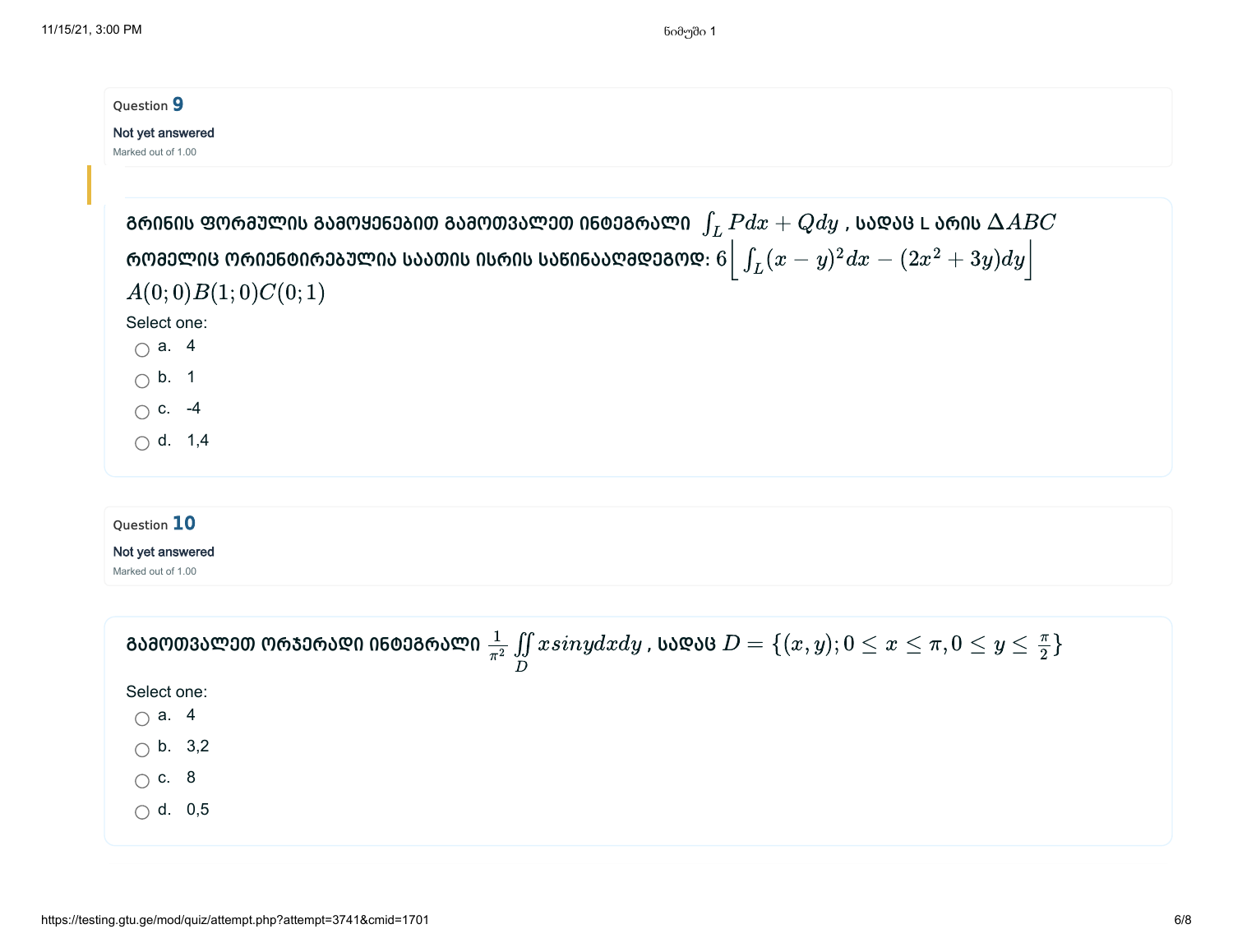| Question 11                                                            |       |
|------------------------------------------------------------------------|-------|
| Not yet answered<br>Marked out of 1.00                                 |       |
|                                                                        |       |
| ᲘᲞᲝᲕᲔᲗ ᲛᲬᲙᲠᲘᲕᲘᲡ ᲯᲐᲛᲘ $\sum_{n=1}^{\infty} \frac{8}{(2n-1)(2n+1)}$      |       |
| Answer:                                                                |       |
|                                                                        |       |
| Question 12                                                            |       |
| Not yet answered<br>Marked out of 1.00                                 |       |
|                                                                        |       |
| ᲘᲞᲝᲕᲔᲗ ᲛᲬᲙᲠᲘᲕᲘᲡ ᲯᲐᲛᲘ $\sum_{n=0}^{\infty} \frac{12 (2^n + 7^n)}{14^n}$ |       |
| Answer:                                                                |       |
|                                                                        |       |
|                                                                        |       |
| $\ll$                                                                  | $\gg$ |